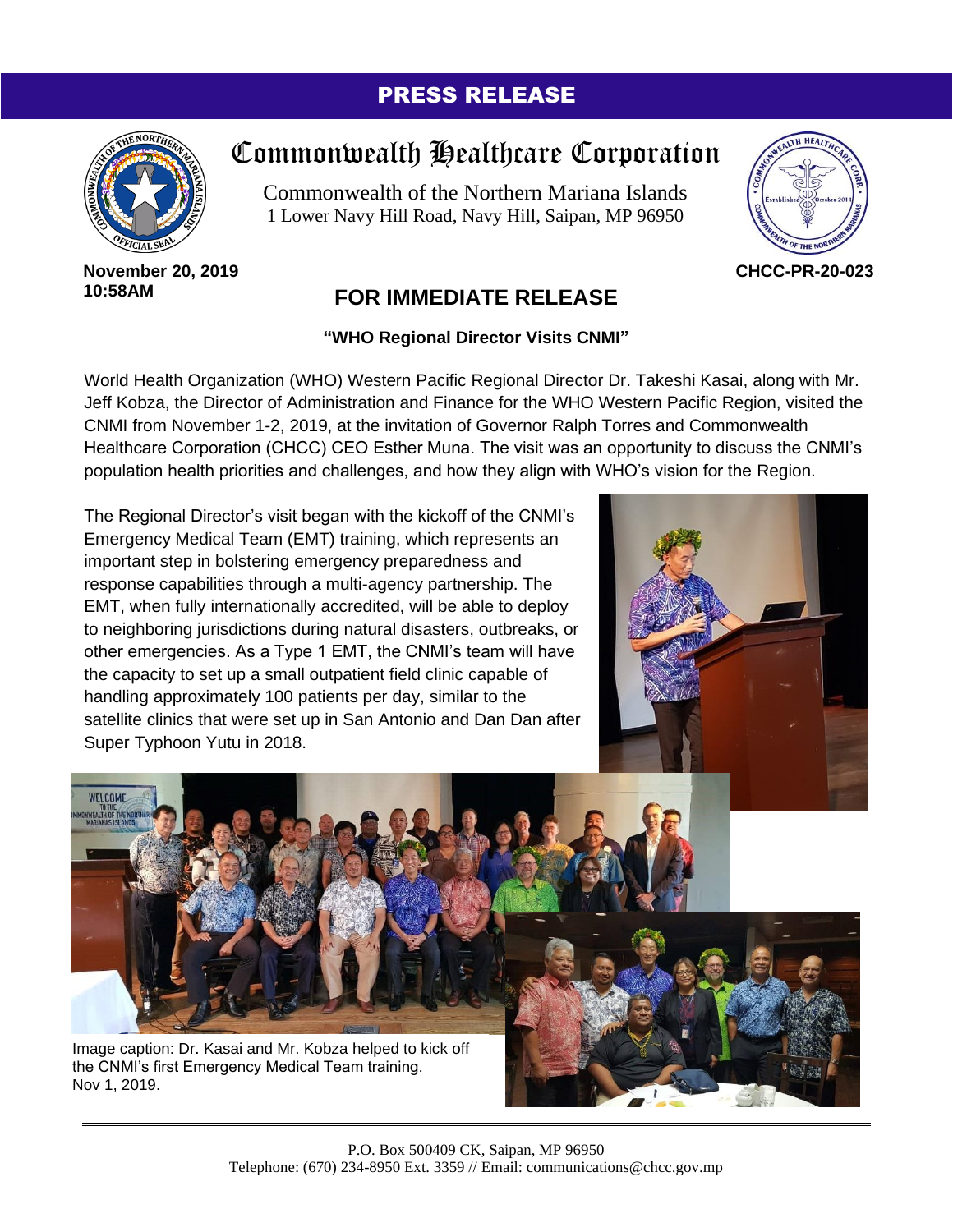The visit also included a tour of the CHCC main campus on Saipan, where Dr. Kasai sat down with CHCC leadership to discuss the strategic vision of the WHO in the Western Pacific Region, and how it aligns with the CHCC's initiatives and challenges. The WHO Western Pacific Region vision paper sets out key areas of focus for the next five years: health security, including antimicrobial resistance; noncommunicable diseases (NCDs) and ageing; climate change and the environment, and reaching the unreached.

The Regional Director also took time to visit the CNMI Museum and some of the World War 2 memorials on Saipan, including Suicide and Bonzai Cliff. At American Memorial Park Dr. Kasai laid a wreath of flowers in honor of the soldiers who fell during the Battle of Saipan in 1944.



On the evening of November 1, the Governor hosted a cultural dinner at Fiesta Resort and Spa for Dr. Kasai and Mr. Kozba. During his remarks at the dinner, Dr. Kasai spoke again on the importance of recognizing that while the countries and territories in the Western Pacific share common goals and face similar challenges, each jurisdiction is different, and has different priorities.

On November 2, the Regional Director flew to Tinian for a tour the Tinian Health Center (THC). The visit to Tinian also included a tour of the Tinian Northfield and the famous House of Taga archeological site. Dr. Kasai commented on the efficacy of the THC, noting the availability of services for such a small and remote population. In general, the CHCC's integrated health system, encompassing not only a

hospital and outpatient clinics, but also population, behavioral, and environmental health services, was well received by the Regional Director for its efficiency in providing comprehensive care to the people of the CNMI.

This visit comes a little less than a month after CHCC CEO Muna attended the seventieth session of the WHO Western Pacific Regional Committee in Manila, Philippines, from October 7-11, 2019, to represent the US territories in the Pacific through a non-voting seat. This session was the first time that the US Pacific island territories - CNMI, American Samoa, and Guam - were represented independently from the US as a whole, and allowed Muna to address issues that are of specific concern to the islands. Muna spoke to the